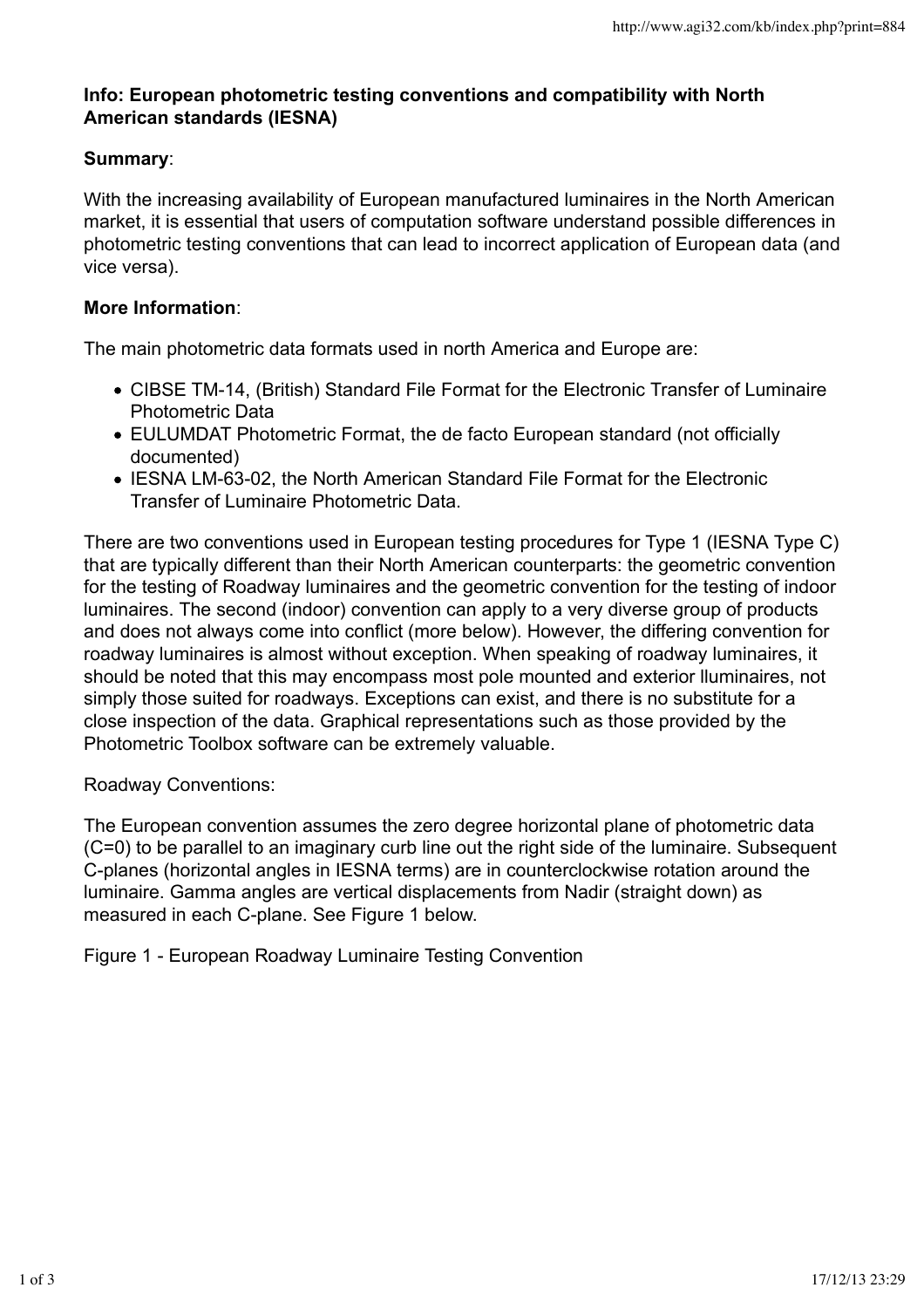

The IESNA or North American convention places the zero degree horizontal plane of photometric data (H=0) perpendicular to the same imaginary curb line mentioned above, essentially defining the direction of the front of the luminaire. Vertical values are measured the same as gamma in European standard, from nadir to 180 degrees (straight down to straight up) in each H-plane. See Figure 2 below.

Figure 2 - IESNA Roadway Luminaire Testing Convention



Why is this a concern? The ninety degree difference between the location of the C=0 and H=0 planes in the two standards is problematic for most North American designers expecting IESNA standards. Software programs will align the zero degree plane (C=0 or H=0) identically in accordance with the programs' use of angular positioning (IESNA document LM-72). In the case of AGi32 using the CCE (counter clockwise east) angular positioning system, the C=0 and H=0 planes will both point East. However, the European standard luminaire will actually be facing North while the IESNA standard luminaire will face East. Software users expecting the European standard luminaire to point into the street will actually have the luminaire pointing along the curb line. If not detected, all computations will produce unexpected results.